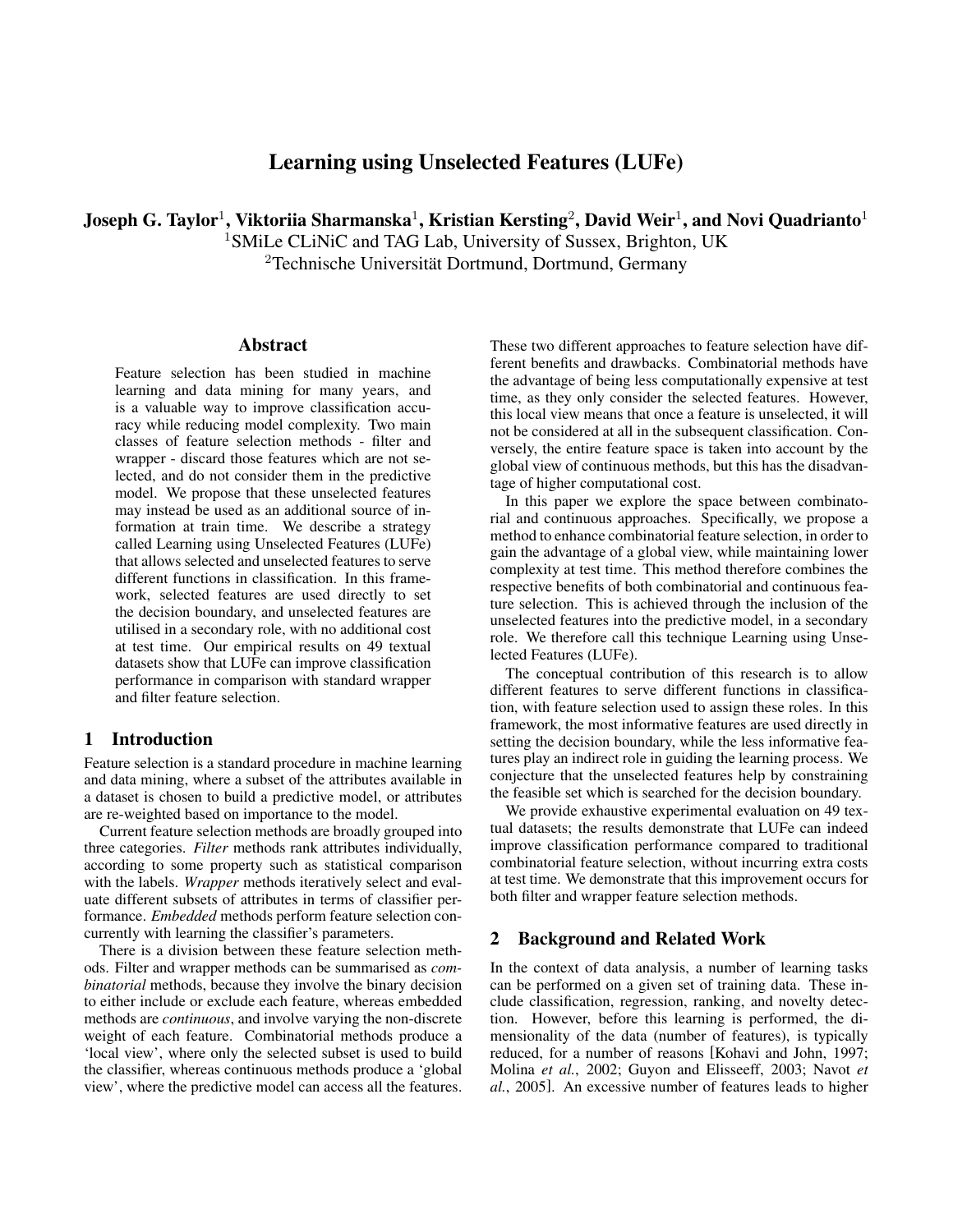data collection cost, greater difficulty in model interpretation, higher computational cost for the classifier, and in many cases, decreased generalization ability [Song *et al.*, 2012]. Feature selection is therefore an important step in many data mining and machine learning tasks.

Feature selection methods are grouped into three broad categories: filter, wrapper, and embedded approaches. Filter approaches evaluate feature informativeness based on correlation criteria between input data and its labels such as Pearson's Correlation [Van't Veer *et al.*, 2002], mean differences between classes such as t-statistics [Smyth, 2004], or the generalization of those two approaches in terms of non-linear dependency measure between data and labels with Hilbert-Schmidt Independence Criterion (HSIC) [Song *et al.*, 2012].

Wrapper methods assess a feature's value by using a particular learning method of interest. The de facto example of wrapper techniques is recursive feature elimination (RFE) [Guyon *et al.*, 2002], which 'wraps' a support vector machine (this is referred to as RFE-SVM) and removes features with low SVM weights. RFE relies on a backward feature selection process, which starts with a full set of features and iteratively deletes the least informative ones. Forward feature selection methods, which start with an empty set and iteratively add informative features, are also available.

Sparse regularization methods, such as those based on an L1 regularization term, are an example of embedded techniques. For these methods, feature selection is performed as part of the statistical estimation procedure. They are generally less computationally expensive and less prone to over-fitting [Guyon and Elisseeff, 2003] than wrapper methods. Embedded methods are not without computational challenges; this is mostly caused by the non-smooth nature of the regularization term. However, due to growing interest, efficient solvers have been proposed for logistic regression with L1 regularization [Lee *et al.*, 2006; Koh *et al.*, 2007], support vector machine with L1 regularization [Zhu *et al.*, 2004], and recently using proximal algorithms [Parikh and Boyd, 2014].

Our work expands upon an earlier proof of concept for the usage of discarded attributes [Caruana and de Sa, 2003], wherein these attributes were used as extra outputs in a multitask learning setting [Caruana, 1997]. Conversely, our approach incorporates this information as a secondary input at train time. We provide more extensive and robust evidence of the benefit of incorporating discarded features, beyond the usage in multi-task learning shown in that paper.

The LUFe model described in this paper is designed to allow the classifier to employ a global view of the entire feature space, while using combinatorial feature selection. Wu et al. followed similar motivation to propose Bayesian model averaging (BMA) as an alternative to feature selection [Wu *et al.*, 2015]. This model relies on averaging over multiple classifiers, which each uses a different feature subset. The resultant averaged model considers the exponential-sized 'power set' of all possible feature subsets, which effectively enables access to a global view. However, this approach is restricted to a naïve Bayes classifier, in order to exploit the assumption of conditional independence between features, to make the problem computationally tractable. In contrast, our proposed framework is general in principle, as it works with any suitable choice of classifier. Furthermore, it does not involve extra computational cost at test time.

Learning Using Privileged Information (LUPI) is a learning paradigm that allows extra information, that is available only for training data, to be incorporated into the classifier [Vapnik and Vashist, 2009]. This 'privileged information' is portrayed as highly informative data, comparable to the assistance of a teacher during human learning. It is of a different modality to the standard information, and is unavailable at test time. The LUFe technique described in this paper takes inspiration from LUPI. However, our interpretation is novel, as the secondary data source consists of features which are of the same modality, and have been designated as *less* informative, in contrast to the privileged information described by [Vapnik and Vashist, 2009]. We will further discuss the relations between LUFe and LUPI in the remark at the conclusion of Section 3.

#### 3 Learning using Unselected Features (LUFe)

Let input  $X = {\mathbf{x}_1, \dots, \mathbf{x}_N}$  and output  $Y = {y_1, \dots, y_N}$ . In a typical learning setting, we are given a set of  $N$  inputoutput data points  $(X, Y) = \{(\mathbf{x}_1, y_1), \ldots, (\mathbf{x}_N, y_N)\}\subset$  $X \times Y$ . In this paper, we focus on a binary classification task, that is  $\mathcal{Y} = \{+1, -1\}$  and D dimensional feature representation of the data, that is  $\mathcal{X} = \mathbb{R}^D$ . We seek to infer a latent binary classification function  $f : \mathcal{X} \to \{+1, -1\}$ that is taken from a particular function space  $\mathcal F$ . The inferred classifier f will then be used to attach a label  $y_{\text{new}}$  for a new input  $x<sub>new</sub>$ . We assume that it is necessary to reduce data dimensionality for the purpose of reducing storage and computational requirements at deployment time. To achieve this, we will focus on filter and wrapper approaches.

Trading off between the number of features used and the (regularised) training error has usually been solved in a twostage approach [Weston *et al.*, 2003]: feature selection via filter or wrapper, followed by minimizing the training error in a regularised risk functional framework [Vapnik, 1995]. Here feature selection can be understood as a combinatorial optimization problem. We denote a full set of features as  $\mathcal{T}$ . Each element in the set  $T$  is corresponds to one data dimension, therefore, we have  $|\mathcal{T}| = D$ . The goal of feature selection techniques is to select a subset of features  $S \subseteq T$  such that this subset contains the most non-redundant information of X. Suppose we have defined a feature quality functional  $\mathcal{Q}(\mathcal{S})$  that captures the informativeness of a feature subset; this is computed by restricting the data  $X$  to have only features that are contained in  $S$ . The combinatorial problem of feature selection can then be formulated as follows:

$$
\widehat{S} = \underset{S \in \mathcal{T}}{\arg \max} \ \mathcal{Q}(S) \tag{1a}
$$

$$
subject to |\mathcal{S}| \le K,\tag{1b}
$$

where  $K$  is an upper bound on the desired number of features. We will subsequently denote the selected feature subset as  $\widehat{S}$  and the unselected feature subset as  $\widehat{U} := \mathcal{T} \setminus \widehat{S}$ . It is generally an NP-hard problem to find a global solution to the formulation in (1) [Weston *et al.*, 2003]. In practice, a greedy approach such as forward feature selection, backward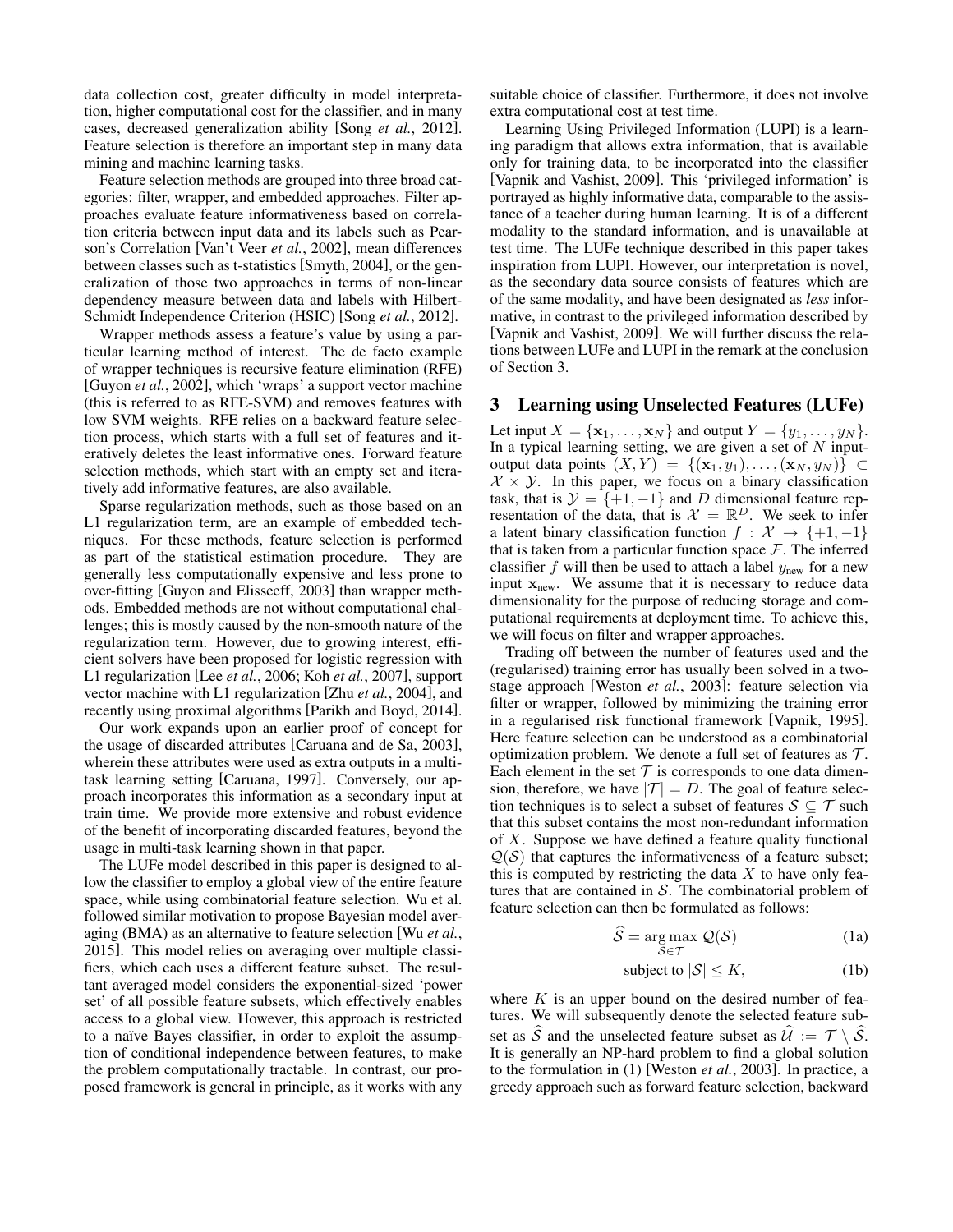feature selection, or a mixed approach is adopted [Guyon *et al.*, 2002]. There are numerous candidates for the feature criterion  $Q(\cdot)$  in the data mining and machine learning literature (vide section 2).

It is now worth highlighting the following two important observations regarding the trade off between the number of features used and the (regularised) training error in the context of filter and wrapper feature selection methods.

**Observation 1:** Once a subset of features is unselected, they will not be considered in the subsequent regularized risk minimization. Standard feature selection methods simply discard those features  $\hat{U}$  that were not chosen for subset  $\hat{S}$ . This standard practice has been only rarely disputed, such as by [Caruana and de Sa, 2003] (as discussed in section 2).

**Observation 2:** Removing unselected features directly translates to reducing the complexity of the classification function  $f$ . Less complex models will produce lower prediction variability (less variance), but at the expense of higher bias with respect to the correct value. Bias-variance trade off translates directly into the generalization performance of the classifier. Hence, it is desirable to reduce the bias in the context of filter and wrapper feature selection methods.

The main conceptual contribution of this paper is to *rethink* the practice of filter and wrapper feature selection approaches that perform a local view of regularized risk minimization. Triggered by the two observations above, we ask the following question: *can we take both selected and unselected features into account in different roles during the regularized risk minimization, to bias the learning process of a classifier towards better generalization performance?* It is important to note that the unselected features will not be available *at deployment time*, therefore, they can not be used as a direct input to the latent function  $f$ .

The main intuition of our proposed Learning using Unselected Features (LUFe) method is that the feature criterion computed for unselected features, i.e.  $\mathcal{Q}(\hat{U})$ , can be used to define a *data-dependent* upper bound on the classifier's loss function incurred using selected features. In effect, the unselected features will constrain the feasible set which is searched for the classifier's decision boundary. This 'upper bound' is a heuristic, which depends on the choice of feature evaluation metric.

**Definition 1**: for each data point  $x_i$ , the data-dependent upper bound on the classifier's loss incurred when using selected features  $\mathbf{x}_i^{\widehat{S}}$  is defined as  $\mathcal{Q}^i(\widehat{\mathcal{U}}) = \left\langle \mathbf{x}_i^{\widehat{\mathcal{U}}}, \mathcal{Q}(\widehat{\mathcal{U}}) \right\rangle$ , where  $\mathbf{x}_i^{\widehat{\mathcal{U}}}$ is the restriction of a data point  $x_i$  to have only unselected features and we have abused the notation  $\mathcal{Q}(\mathcal{U})$  to denote an array of computed feature criterion on all singletons of  $\dot{\mathcal{U}}$ .

The following assumption is needed for LUFe.

**Assumption 1:** The feature criterion  $Q(\cdot)$  is non-negative. Assumption 1 is rather a weak assumption and is fulfilled in *almost all* criteria of feature selection methods, such as, RFE [Guyon *et al.*, 2002], HSIC [Song *et al.*, 2012], mutual information [Lefakis and Fleuret, 2014], and leverage score [Paul *et al.*, 2015].

Consider now the linear form of a classifier function  $f(\mathbf{x}) := \langle \mathbf{w}, \mathbf{x} \rangle + b$ , the LUFe optimization problem can then be described as follows:

$$
\underset{\mathbf{w},b}{\text{minimize}} \ \|\mathbf{w}\|_{\ell_2}^2 \tag{2a}
$$

subject to, for all  $i = 1, \ldots, N$ ,

$$
\underbrace{1-y_i[\langle \mathbf{w}, \mathbf{x}_i^{\widehat{S}} \rangle + b]}_{\text{classifier's loss}} \leq \underbrace{\langle \mathbf{x}_i^{\widehat{\mathcal{U}}}, \mathcal{Q}(\widehat{\mathcal{U}}) \rangle}_{\text{dated on selected features}}.
$$
 (2b)

The above problem formulation resembles hard-margin SVMs with a *data-dependent margin* for *i*-th data point defined as  $1 - Q^{i}(\widehat{U})$ . The constraint in (2b) enforces the following:

- A *small* value of data-dependent upper bound  $Q^{i}(\hat{U})$ means the informativeness of unselected features is *relatively low* and of selected features is *relatively high*, therefore we expect the classifier based on selected features to *perform well*. This is reflected by a small upper bound value on the classifier's loss.
- On the contrary, a *large* value of data-dependent upper bound  $Q^{i}(\hat{U})$  means the informativeness of unselected features is *relatively high* and of selected features is *relatively low* (albeit it is of course still higher than the informativeness of unselected features), therefore we should not expect the classifier to perform well. This is reflected by a large upper bound value on the classifier's loss.

Based on Definition 1, we can further generalize the LUFe formulation in (2) by replacing the array of computed feature criterion on all singletons  $Q(\mathcal{U})$  with an unknown weight vector w<sup>\*</sup>. The general formulation of LUFe is now:

$$
\underset{\mathbf{w},b,\mathbf{w}^{\star}}{\text{minimize}} \ \|\mathbf{w}\|_{\ell_2}^2 + \lambda_1 \left\|\mathbf{w}^{\star}\right\|_{\ell_2}^2 + \lambda_2 \sum_{i=1}^N \left\langle \mathbf{x}_i^{\hat{\mathcal{U}}}, \mathbf{w}^{\star} \right\rangle \tag{3a}
$$

subject to, for all  $i = 1, \ldots, N$ ,

$$
1 - y_i[\langle \mathbf{w}, \mathbf{x}_i^{\widehat{S}} \rangle + b] \le \langle \mathbf{x}_i^{\widehat{U}}, \mathbf{w}^{\star} \rangle \tag{3b}
$$

$$
\left\langle \mathbf{x}_i^{\hat{\mathcal{U}}}, \mathbf{w}^{\star} \right\rangle \ge 0. \tag{3c}
$$

In the above, the weight vector  $w$  is a  $K$ -dimensional vector and  $w^*$  is a (D-K)-dimensional vector. The scalar parameters  $\lambda_1$  and  $\lambda_2$  are the trade-off parameters. The second and third terms of the objective function in (3a) are added to ensure that the *pseudo* feature criterion values on all singletons do not take unreasonably large values. Assumption 1 is enforced by the constraint in (3c). The optimization problem in (3) can be solved in the dual representation using a standard quadratic programming (QP) solver. For the pseudocode of LUFe, please refer to algorithm 1.

Remark The LUFe formulation in (3) coincides with the SVM+ [Vapnik and Vashist, 2009] algorithm for LUPI when the unselected feature representation in LUFe is interpreted as an additional data modality in SVM+. There are two clear distinctions between LUFe and LUPI: first, LUPI considers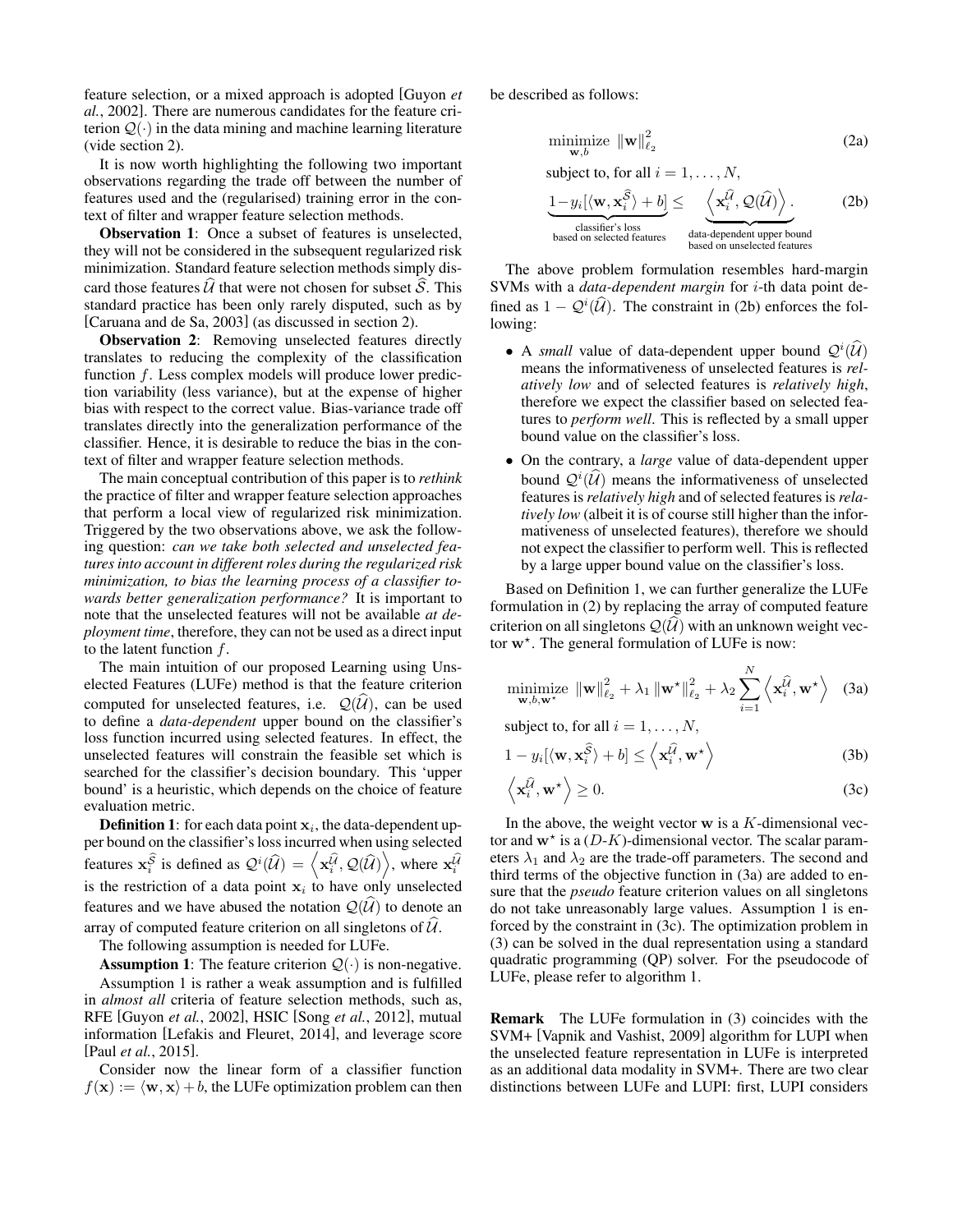#### Algorithm 1 Learning using Unselected Features (LUFe)

**Input** a set of data points  $X = {\mathbf{x}_1, ..., \mathbf{x}_N}$ ,  $\mathbf{x}_i \in \mathbb{R}^D$ , an upper bound on the number of selected features K, and trade-off parameters  $\lambda_1$  and  $\lambda_2$ Apply a feature selection method to produce a feature subset  $\widehat{S}$  with  $\widehat{S} \subseteq \mathcal{T}$  and  $|\widehat{S}| \leq K$ Solve an optimization problem in (3) **Return** a classifier  $f$  that works on selected feature subset

 $\hat{S}$  but does not discard the  $\hat{U}$  features during training.

two different data modalities,  $\mathcal{X}$  and  $\mathcal{X}^*$ , for example images and texts, whereas selected  $\hat{S}$  and unselected  $\hat{U}$  features in LUFe express the same modality. Secondly, the interpretation differs where LUPI uses privileged information to discriminate between easy and difficult examples in the privileged space  $\mathcal{X}^*$  and subsequently transfer this information to the original data space  $X$  [Vapnik and Vashist, 2009; Sharmanska et al., 2013; Hernández-Lobato et al., 2014; Vapnik and Izmailov, 2015]. Conversely, LUFe uses features which have been designated as *less* informative as the secondary data source, therefore the interpretation of easy and hard transfer between privileged and original data does not explain LUFe's behaviour. We instead consider the unselected features as a *data-dependent* upper bound on the classifier's loss function incurred using selected features.

### 4 Experiments

This paper aims to address the following questions:

- 1. Following combinatorial feature selection, can classifier performance be improved by Learning using Unselected Features?
- 2. Is a performance improvement consistent across different combinatorial feature selection methods?
- 3. Can the performance be improved further by using only a subset of unselected features?

This initial experimentation will focus on the application of LUFe to SVM - one of the most widely-used learning methods. However, our notion of using unselected features to upper bound the loss is, in principle, applicable to any classifier.

Dataset We follow the protocol of [Paul *et al.*, 2015], in using a subset of the TechTC-300 collection consisting of 49 datasets, pre-processed to remove all features corresponding to any word of less than 5 characters. The TechTC-300 collection consists of 300 textual datasets, which have baseline SVM error rate uniformly distributed between 0.4 and 0.0.<sup>1</sup>

Model selection A consistent model selection procedure was carried out in all experiments. All experimental settings were tested over 100 repeats, and each repeat, stratified 5-fold cross-validation was used to estimate the  $\lambda$  parameters for each setting. All parameters were selected from seven log-spaced values in the range  $\{10^{-3}...10^{3}\}\$ . The two SVM+ parameters for *LUFe* ( $\lambda_1$  and  $\lambda_2$ ) were jointly optimised through grid search; that is, 49 combinations were assessed. This LUFe model selection over two parameters added a small computational overhead but the main bottleneck for our method is RFE feature selection.

#### 4.1 Experiment 1: Assessing LUFe performance on 49 datasets

Motivation The purpose of this experiment was to assess whether LUFe can provide a boost in classification accuracy compared to standard combinatorial feature selection, by allowing the classifier to have a global view of the data at training. The *RFE* baseline setting consisted of an SVM trained and tested using just the top  $K$  features, chosen using feature selection. The *LUFe-RFE* setting was trained with the same top  $K$  features used as normal information, but supplemented with the remaining  $D-K$  features. A further baseline setting, *ALL*, was a standard SVM trained and tested using all features.

Experimental Protocol We follow the protocol of [Paul *et al.*, 2015] in using RFE to select the top 300 and top 500 most informative features, and in using 10x10-fold cross-validation experiments to compare our technique with the baselines. This protocol was observed in all experiments.

Results The results demonstrate an improvement by LUFe over standard feature selection. While RFE does reduce error rate compared to the *ALL* baseline, LUFe produces a bigger reduction. Results for the 3 settings (*RFE, LUFe-RFE* and *ALL*) across 49 datasests are shown in Figure 1, and summarised in Table 1.

For the  $K = 300$  setting, LUFe was better than RFE in 44 of 49 (89.8%) cases, with mean improvement of 1.97%. LUFe performance surpassed all-features performance in 41 of 49 cases (83.67%), with a mean improvement of 4.4%. In comparison, RFE performance bettered all-features in just 31 cases, with mean improvement of 2.5%.

Similar results were observed for  $K = 500$ ; LUFe outperformed RFE in 43 cases (87.76%), with mean improvement of 1.65%. LUFe achieved 3.72% improvement over *ALL*, improving in 45 cases, whereas RFE achieved only 2.07% mean improvement, in 36 cases.

To verify that the improved performance by *LUFe-RFE* was not simply a result of the higher capacity afforded by its additional weight vector  $w^*$ , performance was further compared with an additional setting, *LUFe-RFE-random*. This selected the top  $K$  features as before, but replaced the supplementary information with random Gaussian features of the same dimensionality. *LUFe-RFE-random* produced small improvements over *RFE* but was outperformed by *LUFe-RFE* in 37 of 49 datasets.

Concluding remarks These initial findings demonstrate the ability of LUFe to improve classification accuracy beyond RFE performance, on a wide variety of datasets.

#### 4.2 Experiment 2: Assessing the use of LUFe with different feature selection metrics

Motivation Experiment 1 demonstrated that LUFe can exploit the information from features which are not selected by RFE, which would otherwise be lost when these features were discarded. The purpose of this experiment is to extend the application of LUFe to other feature selection methods, beyond

<sup>1</sup> http://techtc.cs.technion.ac.il/techtc300/techtc300.html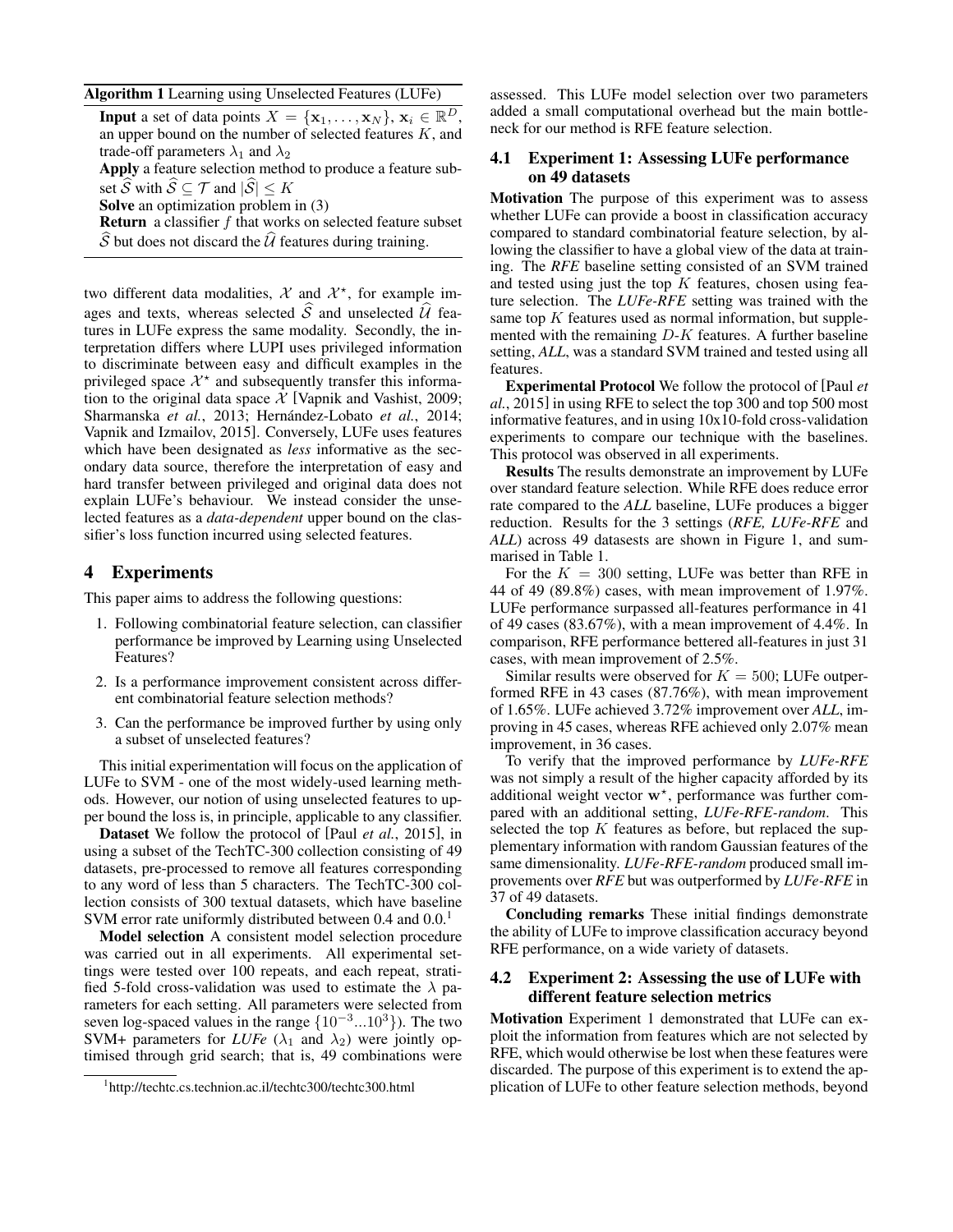

Figure 1: Top: Error rates (%) for *ALL*, *RFE* and *LUFe-RFE* settings, across 49 datasets (sorted by performance of *ALL* setting). Bottom: Improvement in accuracy score by *LUFe-RFE* over *RFE* (%)

'wrapper' methods such as RFE. A common sub-class of 'filter' feature selection methods is univariate methods; these assess each attribute individually in terms of some statistical measure. The ANOVA F-value was chosen as an exemplar metric for univariate feature selection.

Experimental Protocol Experimental protocol followed experiment 1, except that features were ranked by ANOVA Fscores, instead of using RFE. The top  $K$  features were used to train a baseline classifier; this setting is referred to as *ANOVA*. The same K features were used as primary information in the *LUFe-ANOVA* setting, with the remaining D-K features used as supplementary information.

Results The benefit of LUFe was maintained while using this different feature selection procedure; *LUFe-ANOVA* improved on *ALL* by a larger margin than *ANOVA*. *LUFe-ANOVA-300* was shown to perform better than *ANOVA* in 44 cases, with a mean improvement of 2.65%. *LUFe-ANOVA-300* accuracy exceeded that of the *ALL* in 45 cases, with mean improvement 5.38%. This compares favourably with *ANOVA-300* helped in 37 cases vs baseline with mean improvement=2.73%. Results are shown in Figure 2 and Table 1.

Concluding remarks These findings show that LUFe is still beneficial to classifier performance when using filter, as well as wrapper, feature selection methods.

#### 4.3 Experiment 3: Improving performance with a subset of unselected features

Motivation The final experimental procedure sought to further improve LUFe by incorporating only a specific subset of the unselected features. Whereas Experiments 1 and 2 used the entire set of unselected features as secondary information, it was hypothesised that the performance enhancement may be greater if some selectivity was applied. In much the same way that feature elimination in the domain of standard

#### Table 1: Summary Results

Accuracy scores for different settings, with improvements relative to *ALL*, and to corresponding feature selection setting, using the number of datasets where performance improved (out of 49 datasets), and the difference in mean accuracy score. In the setting column, 300 and 500 refer to the number of selected features.

|                |       | Improvements |        |              |        |
|----------------|-------|--------------|--------|--------------|--------|
|                |       | vs ALL       |        | vs RFE/ANOVA |        |
| Setting        | Accu- | Wins         | Mean   | Wins         | Mean   |
|                | racy  | (149)        | $(\%)$ | (149)        | $(\%)$ |
| AI.            | 72.04 |              |        |              |        |
| <b>RFE-300</b> | 73.85 | 33           | 1.81   |              |        |
| LUFe-RFE-300   | 75.82 | 41           | 3.78   | 44           | 1.97   |
| <b>RFE-500</b> | 74.11 | 36           | 2.07   |              |        |
| LUFe-RFE-500   | 75.76 | 45           | 3.72   | 43           | 1.65   |
| ANOVA-300      | 74.77 | 37           | 2.73   |              |        |
| LUFe-ANOVA-300 | 77.42 | 45           | 5.38   | 44           | 2.65   |
| $ANOVA-500$    | 74.26 | 36           | 2.22   |              |        |
| LUFe-ANOVA-500 | 76.81 | 44           | 4.77   | 44           | 2.55   |

information can improve classifier performance, discarding some unselected features may also allow a more generalizable model to be constructed, improving classification performance.

Experimental Protocol Features were ranked according to RFE, with the top  $K$  features used as standard information, as before. The same RFE ranking was then used again, to select the top-ranking  $t\%$  of unselected features and only this top t% of unselected features were used as secondary information in this protocol. The remaining unselected features were not used in training the classifier.

The t parameter was varied over the set  $\{10,20,...,100\}$ ; for t=100, all unselected features are used as secondary information, recovering the *LUFe-RFE* setting from Experiment 1. It was expected that the accuracy score would (a) initially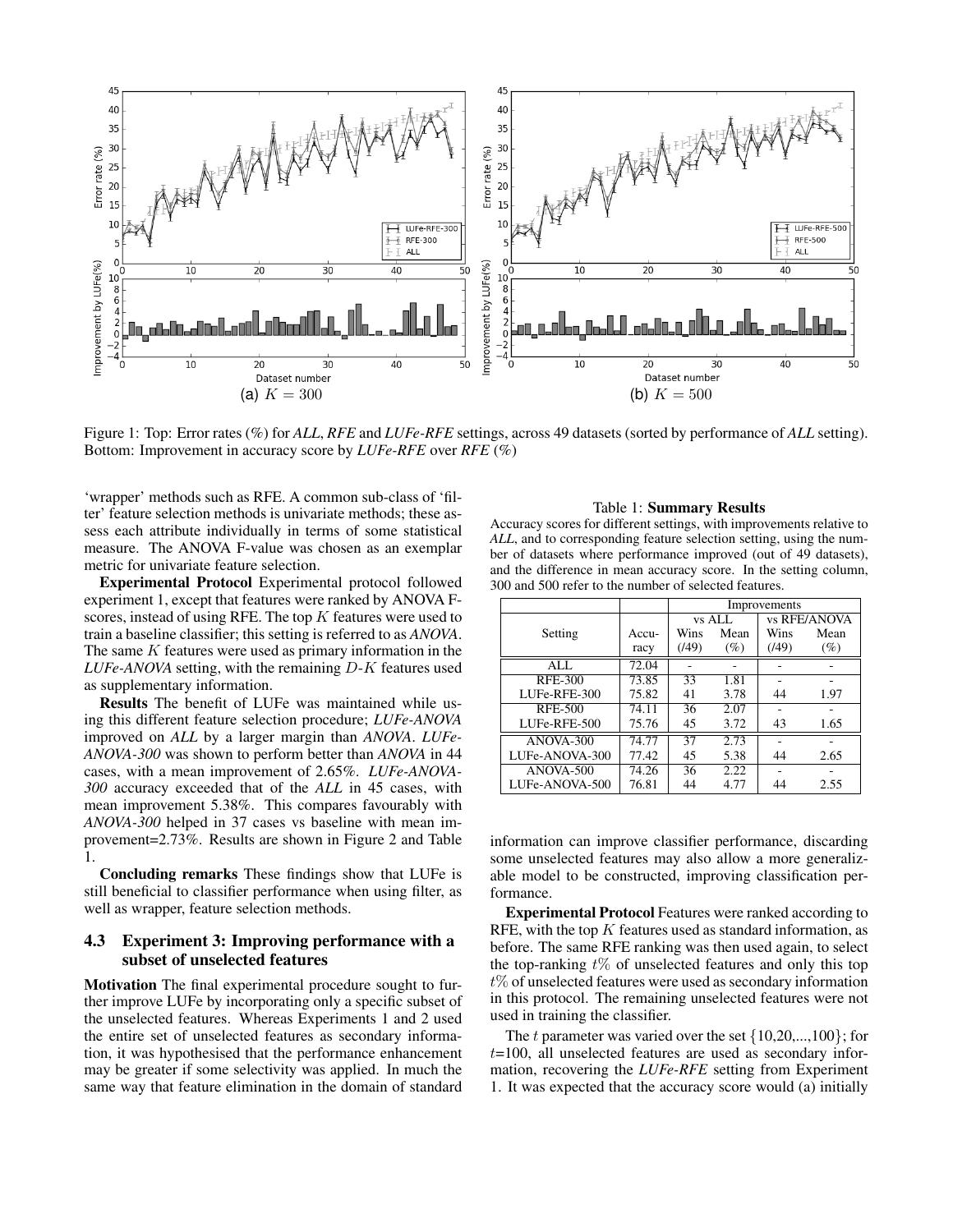

Figure 2: Top: Error rates (%) for *ALL*, *ANOVA* and *LUFe-ANOVA* settings, across 49 datasets (sorted by performance of *ALL* setting). Bottom: Improvement in accuracy score by *LUFe-ANOVA* over *ANOVA* (%)

increase with  $t\%$ , as more useful features were incorporated into the secondary information and (b) then decrease and converge with the performance seen in Experiment 1, when less useful features were taken into consideration by the classifier.

*LUFe-RFE* was also compared with an '*RFE-augmented*' setting, wherein the same top *t* unselected features were concatenated with the selected features, and this expanded feature set used to train and test a standard SVM.

Results Figure 3 depicts the variation in classifier performance on all 49 datasets, when trained on a subset of secondary data, according to two metrics: the mean improvement over the *ALL*, *RFE*, *RFE-augmented* baselines, and the number of datasets where performance exceeded *ALL*, *RFE* and *RFE-augmented*.

All settings led to a mean improvement over the *ALL* baseline, but the amount of improvement grew as more secondary information was provided. This suggests that the LUFe paradigm depends strongly on the size, and not just the quality of the secondary information. This growth in performance levelled out, with little difference between using 70% and 100% of secondary data - perhaps as the lowest-ranked 30% of features convey little benefit to the classiifer.

The number of datasets where *LUFe-RFE* outperformed both *ALL* and *RFE-augmented* remained constant at 41. The number where *LUFe-RFE* beat *RFE* grew with increasing amounts of secondary data, peaking at 46 of 49 datasets, when 60 to 80% of unselected features were used, and dropping to 44 when all were used. This suggests that the informativeness of the unselected features may play a part in borderline cases where LUFe can slightly improve over RFE.

Concluding remarks This work demonstrates that the size of performance increase gained by LUFe is dependent on the amount of secondary data provided. This leads to broader research questions, concerning which attributes of secondary data are necessary to gain peak benefit from LUFe.



Figure 3: Variation in *LUFe* performance, compared to *RFE* and *ALL* baselines in terms of mean improvement and number of improvements

## 5 Conclusions and Future Work

We have outlined a promising new approach to feature selection called Learning using Unselected Features, where attributes that are discarded in feature selection are utilised as secondary input to a classifier. This allows a 'global view' of the feature space, without increasing testing time. We have shown that LUFe can outperform standard feature selection practices on a wide range of datasets, and that this enhancement is consistent across both filter and wrapper types of feature selection. Finally, we have carried out introductory research suggesting that LUFe can be improved further by using only a subset of discarded features. Future work will seek to replicate the performance boost due to LUFe on a wider range of datasets, extend our method of using unselected features to upper bound the loss to other classifiers, and formulate a joint optimization problem of LUFe and feature selection by taking a regularization viewpoint [Schölkopf et *al.*, 2001; Kimeldorf and Wahba, 1971]. These research ideas will invigorate research into re-thinking how feature selection is used.